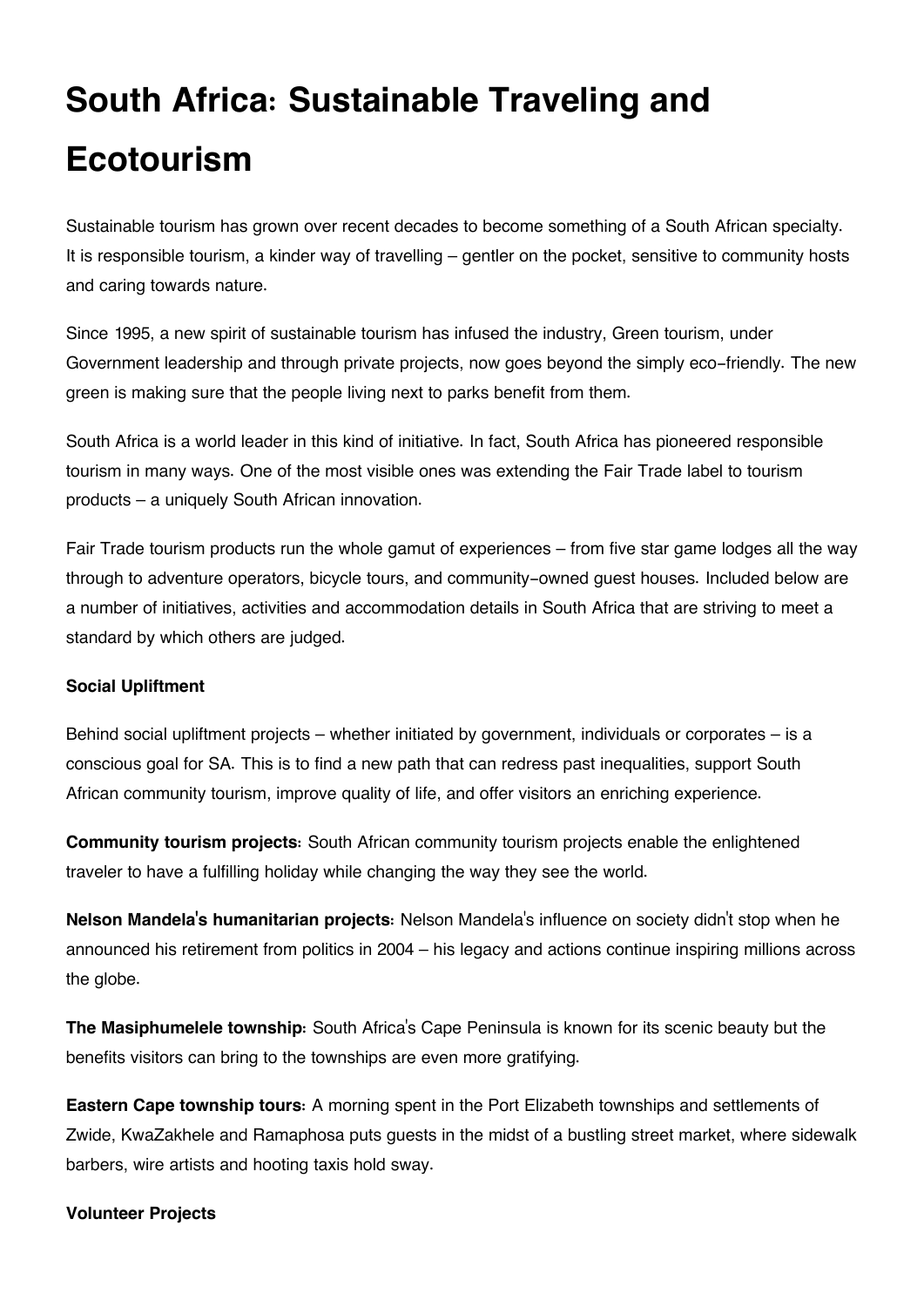Volunteer projects in South Africa, be they wildlife- or community-based, enable participants to leave for their home countries with a heightened sense of achievement, self-awareness and understanding of the host country. Said one voluntourist: 'I now live in the present....' Volunteer projects in South Africa are among the freshest forms of responsible tourism to gain momentum in this country.



Voluntourism, as it is also known, is an extraordinary way of getting under the skin of the country, of leaving a positive legacy while also gaining experience and leaving with unforgettable memories. Hosts and visitors alike will part feeling enriched.

Broadly speaking, South African volunteer work falls into two main categories – helping to uplift impoverished communities, or nature conservation.

# **Activities for Tourists**

As a destination, South Africa is multi-faceted – never just one thing at any one time. From the people, to the landscapes to abundant wildlife there is so much to inspire and enthrall. There are nine spectacular provinces for travelers to explore, all offering activities that are helping support and develop sustainable tourism within South Africa.

### **South African World Heritage Sites**

The evolution of mankind can be traced through South Africa's World Heritage Sites. Visitors can see the birthplace of modern man, interpret ancient societies through rock art, visit an ancient trading kingdom and encounter one of the few remaining semi-nomadic cultures. Since 1999, South Africa has been privileged to have 8 of its scenic and cultural treasures declared UNESCO sites.

### **Cederberg Conservancy**

There are 162 000 hectares of pristine mountain terrain, stretching from the Pakhuis Pass in the north to Grootrivier in the south. From the ancient San and Khoi to the Stadsaal Caves in the Koue Bokkeveld, travelers can travel on the rock art trail, where some sites date back around 8000 years. The area is a celebrated hiking and climbing destination, loved for its solitude and rugged mountain beauty that's rich with endemic plant life including fynbos, the rooibos tea plant, threatened Clanwilliam Cedar trees and the rare Snow Protea, found only along the snow line of the Sneeuberg.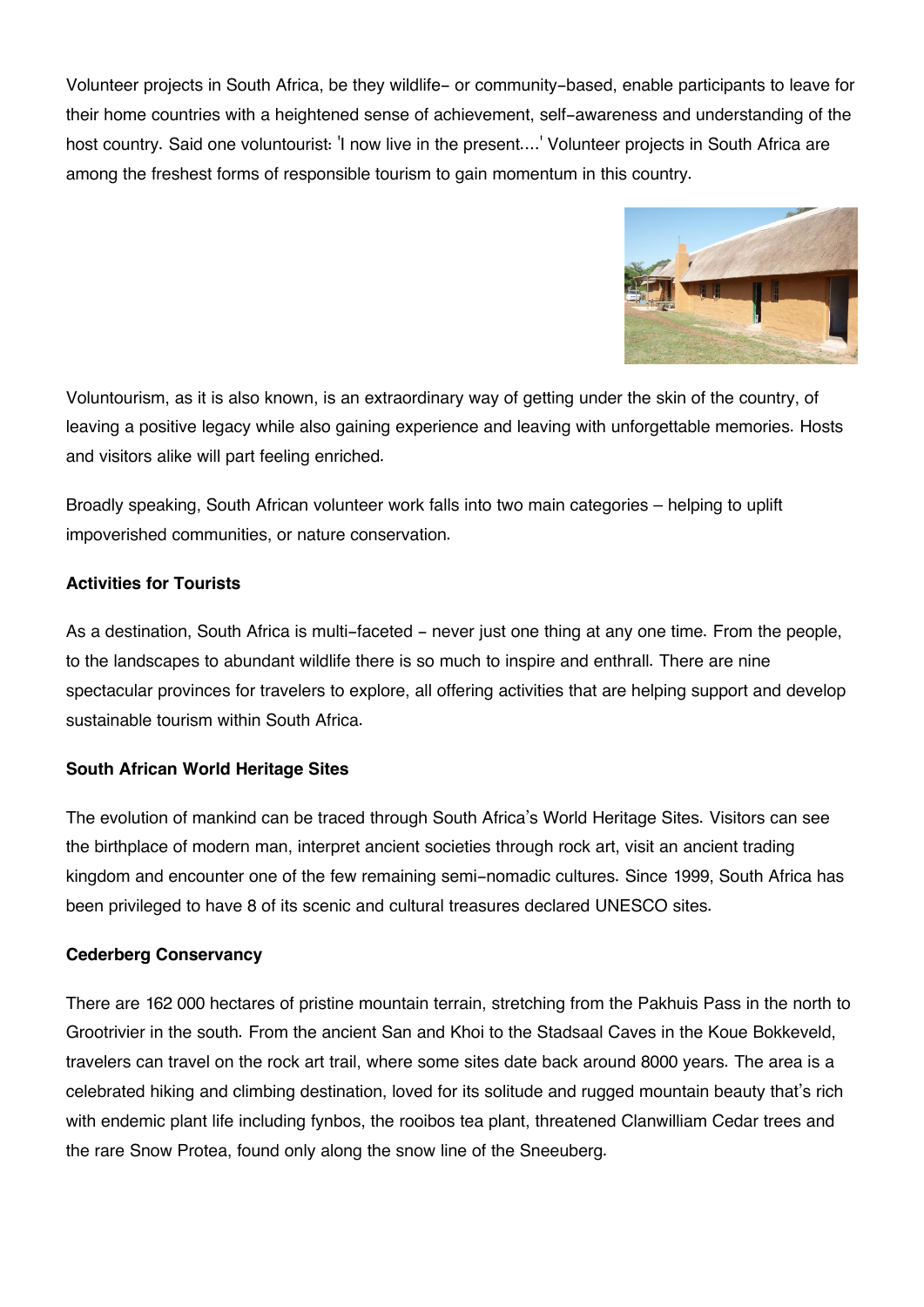

## **Botanical Gardens in South Africa**

South Africa botanical gardens provide a home to many indigenous and endangered plants and these gardens are major attractions, the most popular being near Cape Town. South Africa botanical gardens are some of the best ones in the world, especially the gardens that concentrate on cultivating and conserving indigenous plants. Eight of the country's botanical gardens are managed by the South African National Biodiversity Institute. Among the examples is Lowveld National Botanical Garden, KwaZulu-Natal National Botanical Garden, and Harold Porter Botanical Garden.

# **Sacred sites**

South Africa has many sacred sites, as many as there are beliefs and cultures. From mosques and kramats to Hindu temples and sacred hills, valleys and lakes, not to mention the 'energy centers' on and around the mountains.

# **Hiking Trails**

Hiking in South Africa is the answer if travelers want to escape the rat race and disappear off the grid, what better way than by packing a bag and heading off for a good long hike in the countryside? The South African National Parks Board, or SANParks, are responsible for administering a large number of hikes in national parks, and there are many more hikes in provincial game reserves and commercial forestry areas. Hikes range in lengths from an hour or two, right up to a couple of weeks or more.

### **Become a Game Ranger**

A visit to the African bush may inspire guests to want to learn more about the nature and wildlife. In each case, there are plenty of courses available in South African for interested people to learn to become a game ranger.

### **Frog Safari**

Frogs and toads are known as indicator species, with many of the breeds already on the way to extinction. A new initiative called 'Amphibian Ark' has been established to share data from different countries. The frog safari is one way that we can safely raise awareness, while promoting SA's relatively healthy reptile population.

#### **Source:**